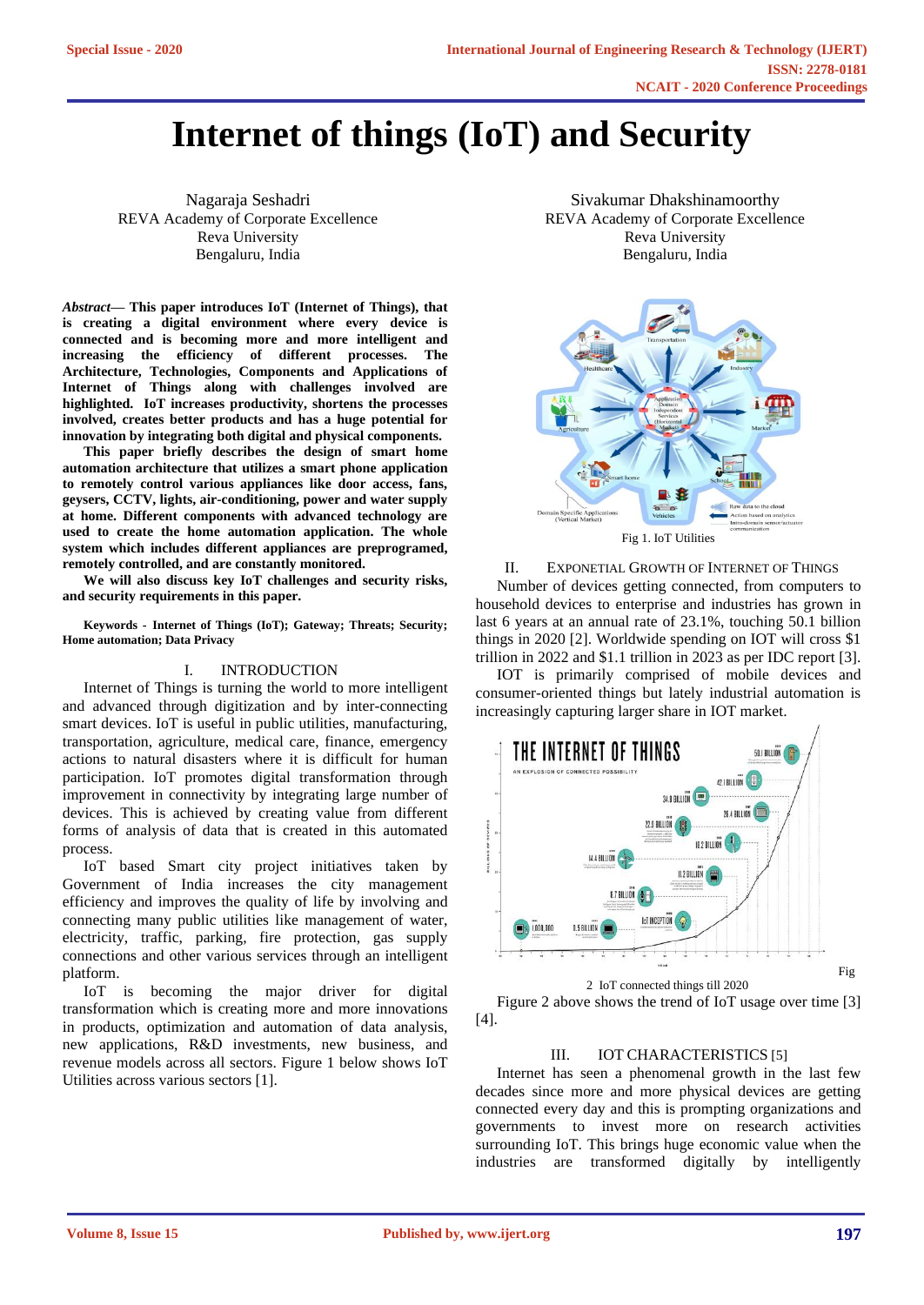connecting to smart devices. The data collection through IoT and analysis are further developing industries globally.



IoT Characteristics are depicted in Figure 3 [5] above. Dimension of networks and connectedness is a major part of IoT definition. IoT enables ease of use of smart devices which will be tracked, located, and monitored through efficient network functions by the consolidation of IT infrastructure and physical infrastructure.

A regular device is converted into a smart device using the underlying technologies like pervasive computing, communication technologies, embedded devices, Internet protocols, sensor networks, and applications. A "thing" that contains technology which gives it additional capability to "do something", such as recording sound, measuring temperature or humidity levels, sensing movement, capturing location data. The device is capable of capturing and registering these forms of actions and context and convert it into data.

Data information intelligence is the essence of IoT. The data collected from different IoT devices must be communicated and converted into useful information, knowledge, insight, and actions.

There is no IoT without ("big") data, and no matter what actions the IoT system is addressing or solving, there is no use of IoT data distribution without understanding the data. Data analytics (Big Data), artificial intelligence (AI) and cognitive computing and so on play major role here.

Depending on the context, business process automation, industrial automation, or automatic software update all these can be remotely handled and monitored using IoT.

New technologies, innovations, and new applications need to grow proportionally. Estimated growth potential of IoT depends on market demands and customer needs. New devices with compatibility protocols to interact with different devices should be developed to suit customer requirements in terms of availability anywhere and anytime.



Fig. 4. IoT Architecture

IoT architecture as shown in the Figure 4 above [6], has three layers, but some researchers support the four-layer and five-layer architecture. IoT applications and enhancements require a broad architecture to fulfill the challenge in IoT in terms of security and privacy. A well-designed three-layer architecture can fulfill IoT security and privacy requirements. This network of devices also generates, collects data and communicates through sensors, electronics and software.

Perception, Network and Application layers are simplified and basic versions of IoT layers as shown in Figure 4 [6].

Perception layer is the identification layer, it collects data and integrates with the physical world of hardware like RFID, sensors, etc. In this layer, different smart devices use sensors depending on the application requirement and can automatically sense and exchange information such as location, motion, vibration, and changes in the air among various other devices and systems.

Network layer, also called transmission layer provides basic networking support and data transfer over different networks, acts as a bridge between other two layers. This layer manages the data by aggregating, processing, transmitting, grouping of data as required. It handles the existing IT infrastructures such as fixed, wireless, mobile, etc. for transmission and energy efficiency, QoS requirements.

The deployment of various applications in IoT is defined in application layer. Applications are depending on the customer service request. Few examples of application layer are smart buildings, smart homes, smart transportation systems with intelligent traffic control, smart and efficient automation in manufacturing industries and smart healthcare.

The four-layer architecture includes support layer to take care of security by way of authentication method.

The five-layer architecture approach includes processing layer to overcome security and storage and business layer to manage and control applications, user's privacy, business, and profits models of IoT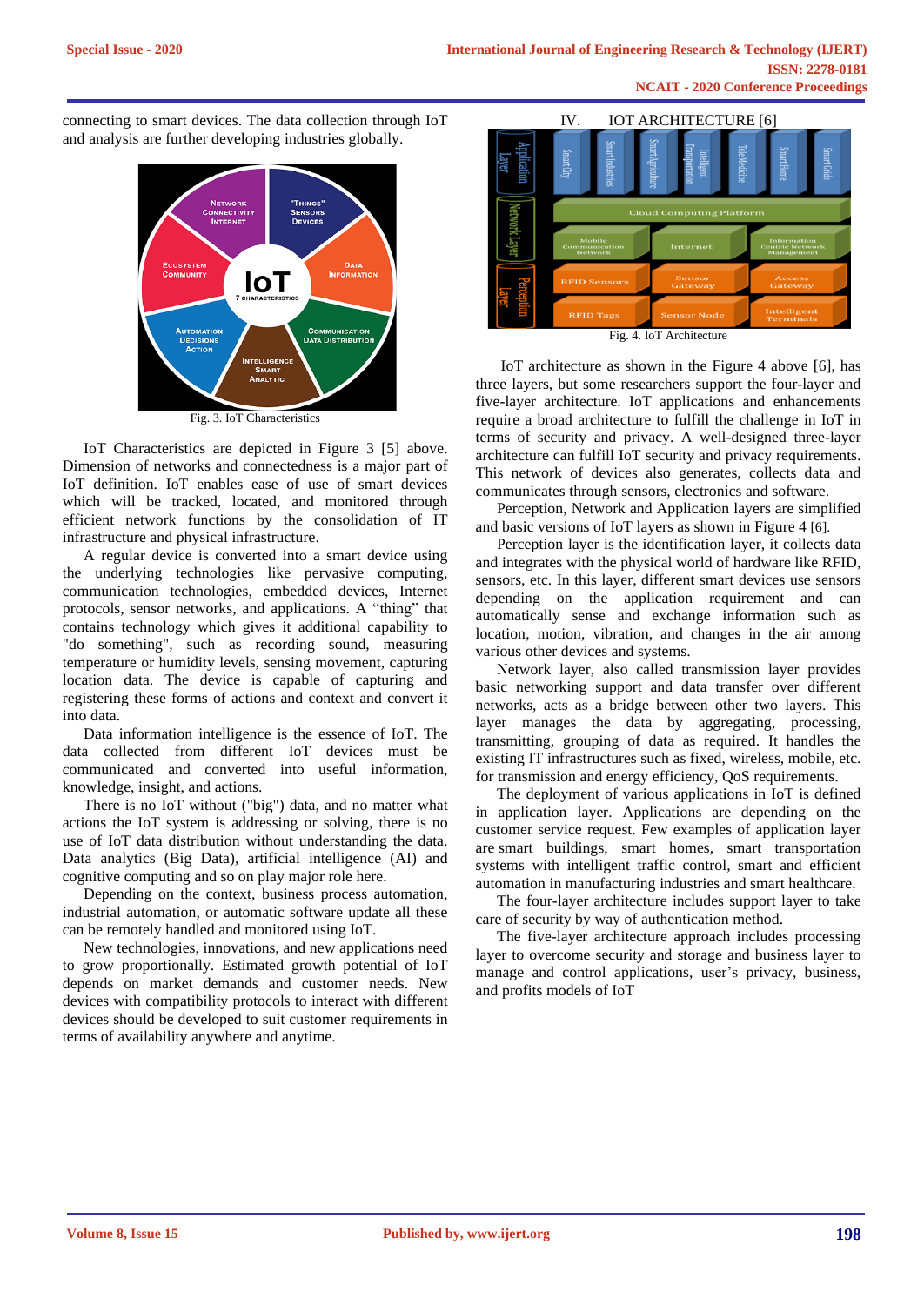# V. MAJOR COMPONENTS OF IOT



Fig. 4. IoT Major Components

Major Components of IoT are shown in Figure 4 [7] *Device*

They are connected together to collect and share data over the internet to perform a specific application.

IoT devices include wireless sensors, actuators, software, and other computer devices. Industrial components, environmental sensors, medical devices, mobile devices, will have this type of devices fixed in it. The embedded technology in these objects transfers data by interacting with the external environment through internet to accept and take decisions. For example, a pacemaker which is an IoT device communicates with other systems to save life through rhythmic breathing patterns.

*Gateway*

Internet of Things (IoT) gateway enables communication between the devices and the cloud. It is a [device](https://internetofthingsagenda.techtarget.com/definition/IoT-device) or program that connects the sensors, controllers, intelligent devices to the cloud. It manages the data flow between different networks and protocols. As an intelligent gateway, it provides security for the IoT network. The security is offered with higher order encryption techniques to protect the system from malicious attacks and unauthorized access. IoT Gateway features include Data caching, buffering, and streaming, Data pre-processing, filtering and optimization, data visualization and basic data analytics via IoT Gateway applications and System diagnostics.

*Cloud*

An IoT cloud platform provides the capabilities of IoT and cloud computing together to add value for consumer and business applications. It provides appropriate, convenient, safe, and complete IoT enablement service.

IoT cloud solution includes an IoT platform where it enables provisioning, management, and automation of smart objects within a given IoT infrastructure and cloud computing where the consumer and business applications are moved to the web, thus enabling IT performance and costs optimization. On-site IT infrastructure to store data and to run applications can be saved. Advantages of IoT system in cloud is scalability, data mobility, security, less time to implement and cost effectiveness**.**

*Analytics*

IoT technology requires intelligent analytics to manage and improve the overall performance of the system and its operations. Analytics involve the process of converting

analog data which is collected from smart devices and sensors through a detailed analysis for further interpretation. Real Time smart analytics solutions reduces irregularities in the collected data and act fast to prevent any undesired scenarios. This data utilization provides and helps organizations in their future business opportunities and to plan for market demands.

The data collected through the IoT ecosystem helps to derive important business initiatives, visions, and decisions.

*User interface*

User interfaces are the perceptible part of an IoT system as this is the one seen and accessed by the user. A welldesigned user interface like new multicolor touch panels with interactive design, modern technology, common wireless standards are required to make it user friendly. To encourage users to buy the smart devices or gadgets for more interactions, a well-designed user-friendly interface required. Attractive interface with minimum effort and compatible device standards.

## VI. IOT COMMUNICATION TECHNOLOGIES [8]

In IoT, multiple devices and diverse communication technologies are used to create a seamless connectivity and operation. Design requirements include low power consumption, seamless communication, controlled resources, scalable, modular, and interoperable among various things which are to be connected.

IoT, a fast-developing concept, comprises smart devices networked worldwide as Internet. Wireless communication technologies like Bluetooth, ZigBee, Lora WAN, 6LoWPAN- IPv6, Z-Wave, Wi-Fi, and RF Link are used depending on the requirement of speed, security, power utilization, data transfer rate and overall efficiency in range, latency rate and throughput.

IoT ecosystems depend on many different connectivity technologies, each of them for specific needs and requirements with advantages and limitations. Further developments in each protocol can create potential applications for its usage. In IoT applications, requirements such as range, QoS, security, power consumption and network management are to be considered when selecting the best wireless technology. Figure 5 below shows various Wireless technologies used in IoT [9].



Fig. 5. IoT Wireless Technologies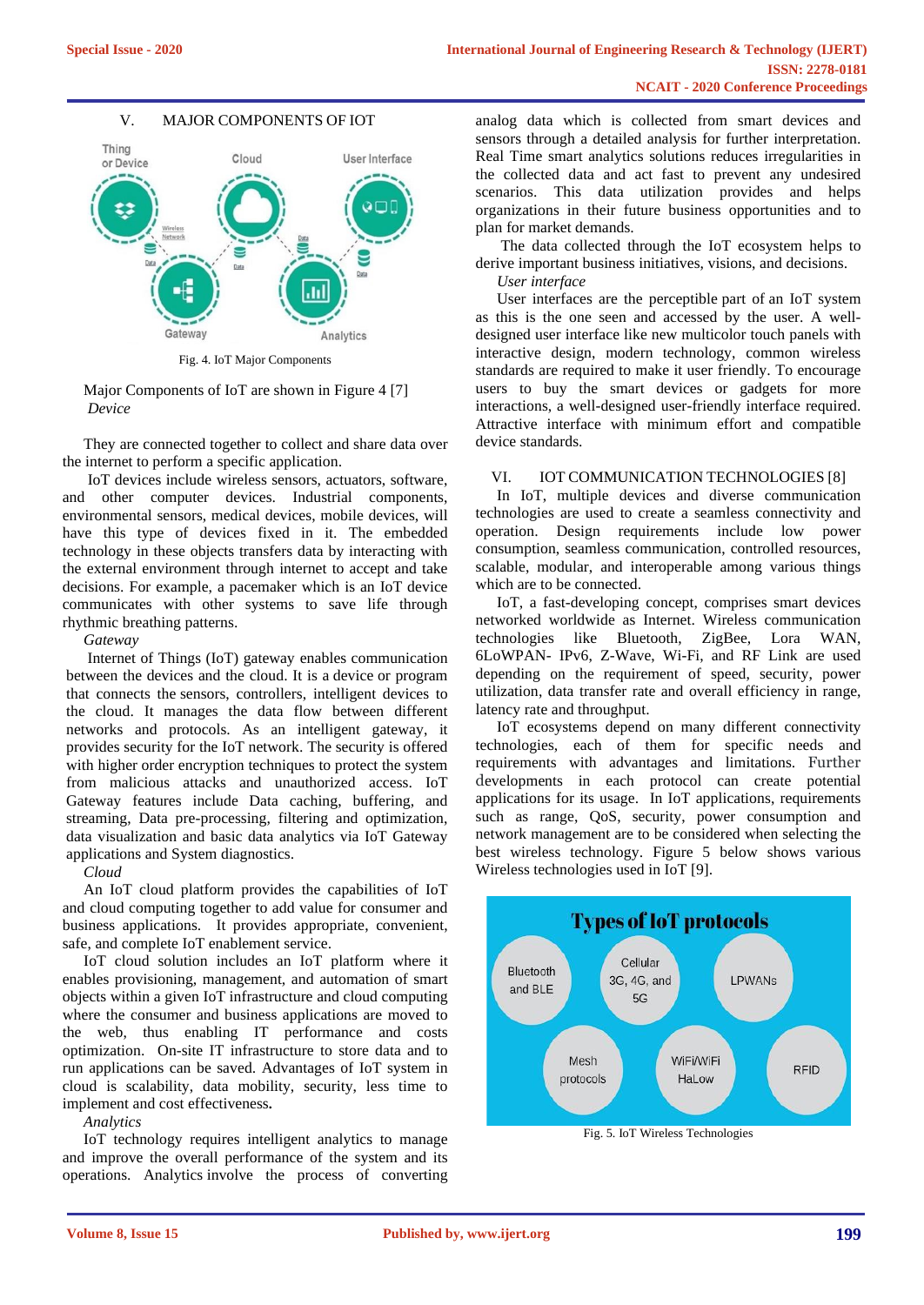## *Wi-Fi*

Wireless fidelity is called as Wi-Fi, the IEEE 802.11x standards, is used to connect devices to the Internet. Wi-Fi interfaces are available in smartphone, laptop, tablet PC and wireless router to communicate effectively and access to the Internet. The features are star topology, 54mbps band width, low power consumption, up to 20m range, 2.4GHz spectrum. The key advantage of Wi-Fi networks is easy to establish for instant connectivity.

## *Bluetooth*

Bluetooth is an IEEE 802.15.1 standard**,** short range, low cost wireless technology designed to operate with very low power consumption. The features are start topology based, 1Mbps bandwidth, up to 30m range, operates in 2.4GHz spectrum. Other name is Wireless Personal Area Network because it can create personal area network during communication with other devices without essential to be in line of sight. Bluetooth Low Energy LE uses less power to transmit data than standard Bluetooth, its usage can be seen in smart watches and fitness trackers.

*Zigbee*

ZigBee is designed specifically to be employed in M2M networks. The technology is cheap to run and doesn't need loads of power, creating it a perfect resolution for several industrial applications. The technology features a low latency and allowing products to maximize battery life.

Zigbee is based on IEEE 802.15.4 standard is suitable for application which needs lower date rate transfer and short range. The features are Mesh, star and tree-based topology, 1Mbps bandwidth, very low power consumption, up to 300 m range, 2.4GHz spectrum. Home Automation, lighting, Smart energy devices, HVAC are few applications.

*LPWANs*

Low Power Wide Area Network is used for long range applications like industrial, smart city and vast commercial buildings. It employs a centralized server unit to connect different devices with low-power consumption, higher security encryption methods and supports large networks with devices, from 0.3 kbps to 50 kbps data rate ranges.

LPWANs have both the licensed and unlicensed spectrum. Parameters such as power consumption, Qualityof-Service, [standardization,](https://behrtechnologies.com/blog/why-we-should-opt-for-industry-standard-protocols/) performance, reliability, scalability security, and interoperability plays avital role while selection.

*Z-wave*

Z-wave operates on the 800-900MHz radio frequency range**,** a mesh network wireless communication technology, with simple network protocol, low power consumption, AES-128 symmetric encryption**,** lower data rates, operates using low-energy radio waves and completely interoperable.

Few Z-Wave devices are Flood Sensor, Smart Lock, Ring Door/Window Sensor, Dual In-Wall Switch, Logitech Hub Extender, Smart Lock, Bulb, Gateway, D-Link sensors, Security Hub, Lighting Control. It is used largely in design for home automation products such as lamp controllers and sensors.

## *Cellular (3G/4G/5G)*

Cellular networks provide reliable broadband communication applications. Next generation 5G enable real time voice, data and video applications due to its high-speed

mobility support and ultra-low latency. Its high bandwidth cellular connectivity usage is in industrial automation applications like connected cars and fleet management. This requires high power requirement and very high operational costs in the future.

Cellular IoT presents the following benefits: Large coverage area, open roaming capability, Connectivity choices to suit the needs, Remote management and analytics, Private networks & security options. Type Selection depends on factors like response times, cost and the amount of data being transferred.

## *RFID Radio Frequency Identification*

RFID uses radio waves to transmit small amounts of information from an RFID tag to a reader within a really short distance. By attaching RFID tag to varied products and equipment, businesses can track inventory and assets in realtime – enabling better stock and production planning with supply chain management optimisation and its usage can be seen in smart shelves, self-checkout, and smart mirrors in retail and logistics applications.

IoT Network protocols are depicted in Figure 6 below [10].



Fig. 6. IoT Network Protocols

# VII. IOT APPLICATION DEVELOPMENT

Designing, executing, securely functioning, managing, and maintaining IoT projects is complex within an IoT architecture. While developing an end-to-end IoT system, collaboration is required between Open source community, High-Tech government institutions and IoT provider companies [11].

Many applications, hardware's and ecosystems are being developed to support IoT technology to make life easier, safer, and more productive. The functionality of an IoT Architecture includes connecting devices, ensuring adaptable communication protocols, ensuring security features, data analysis and management. This also creates new business opportunities by utilizing the collected data.

Various stages of IoT application development is explained in Figure 6 below [11].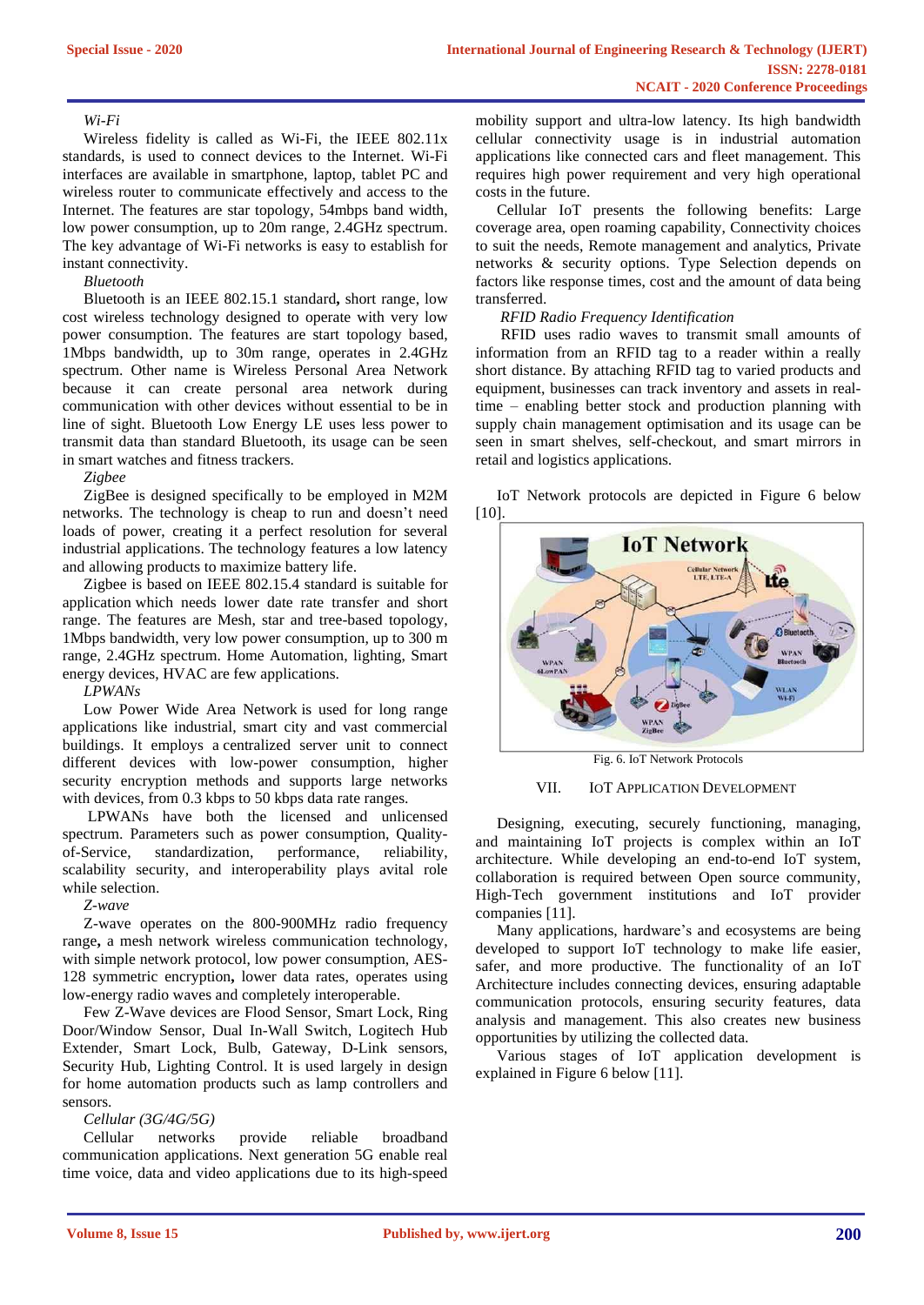

Fig. 6. IoT Application Devleopment Stages

## VIII. IOT APPLICATIONS

IoTs application areas are manufacturing/industrial, Transportation/mobility, Smart Home, energy, Cities, buildings, retail and Trade, Agriculture, Supply chain, Health care, and much more. IoT Platform-enabled projects include other areas such as hospitality, enterprise, finance, and sports.

In this paper, the smart homes application in IoT technology will be focused.

# IX. IOT IN SMART HOME

Internet, electronic devices and machines are taking over jobs from humans. By saving time from regular housekeeping tasks like washing dishes, laundry activities, gardening, preparing meal, allows humans time and energy to create new things, rearrange their time with new schedules and to live differently.

*Advantages of Home Automation Using IoT*

- Smart home automation system through automatic control of electronic appliances smartly, makes an individual's life easy, convenient, secure and saves time for better things.
- Automatic sensor-controlled time switch enables to save energy and money.
- Kitchen devices are expected to be used remotely and time adjusted. smart kitchen robot starts preparing food when required with preprogramed time.
- Open garage automatically when the person reaches home using sensors.
- Smart home devices are used to prepare coffee, ACs and heaters control, doors and window control.
- Automatic activation of services to make payments for power, gas, water, telecommunications utilities through service providers by collecting information.
- Enabling of emergency medical facilities for elders by sending a request or alarm to hospitals and clinics.
- Enabling home theatre entertainment equipment are automatically and remotely controlled so as to switch on as soon as a person enter the hall.
- Monitoring and activating control home security systems like CCTV using smart phone applications.
- Enabling a voice assistant device to control all other connected devices handsfree or a tablet with one single interface application.
- Building smart home automation using IoT devices can provide the convenience people want. Internet of Things technology with safe use will continue to make people's lives easier and better.
- Enable the development of various applications that make utilization of the tremendous amount of data produced by such system to provide new services to various organizations, individuals, and other serviceoriented sectors.

Home Automation includes different types of sensors for different applications, devices with different protocols and technologies put together to make it an efficient design of a reliable system.

The concept of a smart home applications and connected homes are being developed to create a smart city.



Fig. 7. Smart home

A typical IoT application in a smart home is shown in Figure 7 above [12]

# X. IOT SECURITY RISKS AND CHALLENGES

When IoT technology usage is becoming important and growing in everyone's life, security issues associated with this technology is also increasing proportionately.

Shutting down the whole city, causing vehicle accidents, putting patient's life in danger can be thought of as risks when IoT enabled devices compromised. IoT increases social efficiency and ease, but it also creates an array of latest problems concerning breach of privacy and information security at the same time. Privacy of users and protection of their data is always at risk.

*IoT Security Challenges [13]*

Technology advancement in IoT with invention of more and more IoT devices with new features leads to more unique security challenges.



Fig. 8. IoT Security Challenges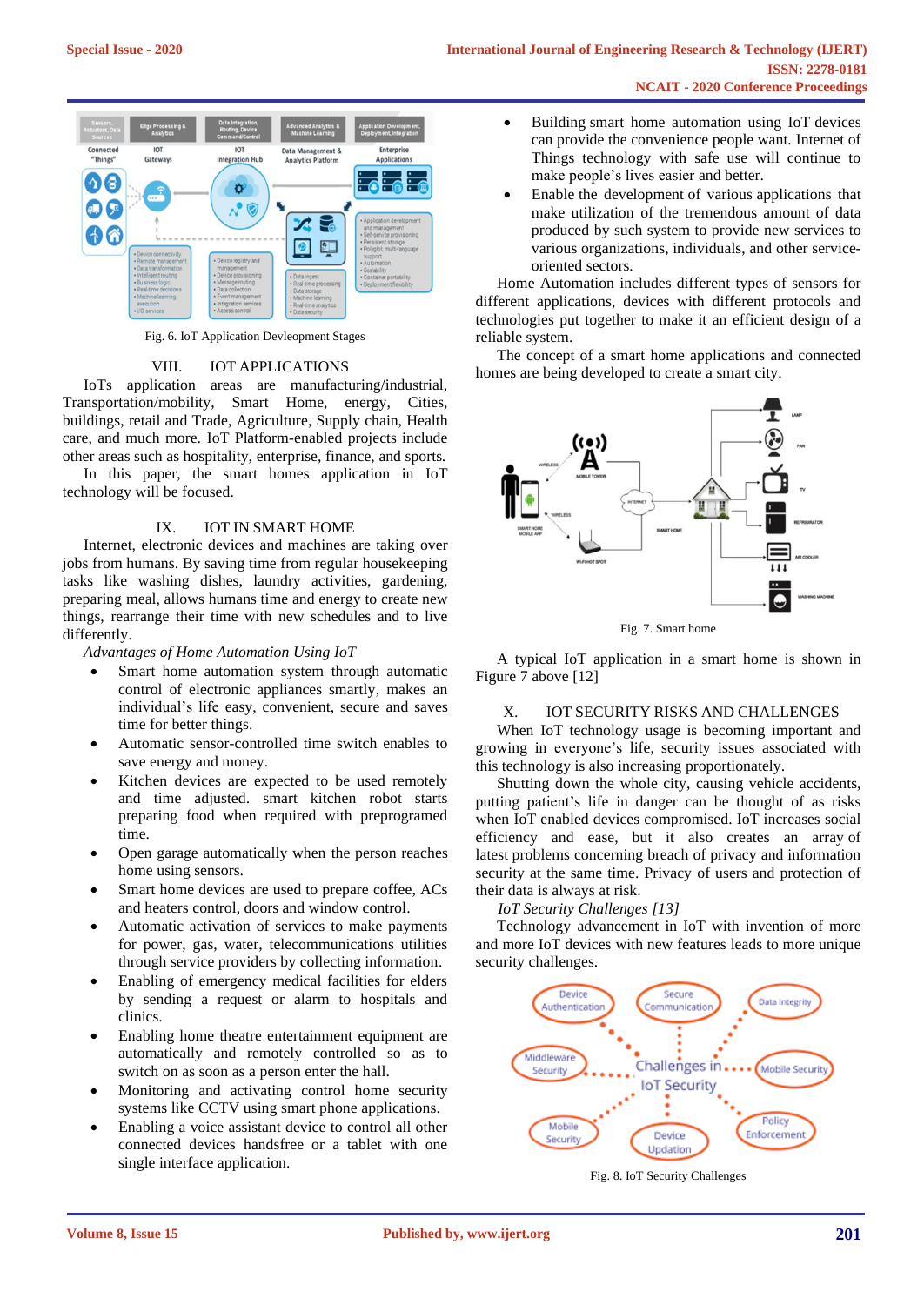Major challenges faced by IoT systems is shown in Figure 8 above [14].

IoT-enabled devices and programs such as sensors, actuators, OS-based firmware, application software and Wi-Fi communication, router are the components which are vulnerable to attacks on the system. These attack surfaces can become the entry point for malware introduction and system compromise.

- Weak authentication and authorization in IoT applications such as poor password protection and poor encryption.
- Distributed denial of service and spam attacks bringing the systems down.
- Data manipulation through system compromise by malware attacks such as spyware and ransomware.
- Artificial intelligence tools and automation can help hackers to detect patterns and use it to their advantage.
- Leakage of Sensitive information by unauthorized manipulation by hacking into devices.



Various IoT attack types are explained in Figure 9 above [15].

## XI. IOT SECURITY REQUIREMENTS.

IoT security is becoming a concern because the connected devices collect personal information and store in different platforms, which can be stollen by criminals. IoT Security protects this devices and networks from cybercrime.

Security mechanisms should be implemented throughout the life cycle of IoT ecosystem which includes Security risk assessment and risk mitigation. Digital security must be designed by ensuring the integrity and confidentiality of IoT solutions and data by preventing vulnerabilities while mitigating cybersecurity risks.



Important IoT security features are shown in Figure 10 above [16].

*IoT security features [16]:*

- Trust Establishment in Integration, Transactions, Platforms
- Embedded security Measures, obtain digital certificates
- Brute Force Protection: Enable strong credentials for all devices in networks
- Network Security: secured Firmware's, antivirus security software's, and regular updates.
- Data Confidentiality and Privacy: Minimize Sensitive Data entry, check privacy policy of the apps, disable unwanted features
- Secured Application programming interfaces (API)
- Use secure end to end communication with encryption
- Security of managed IoT Cloud Solutions for integration with cloud computing.
- Secured VPN for data transmission through Wi-Fi
- Regular scanning and auditing to check attacks logs.

# XII. CONCLUSION

IoT devices provide the ease that everyone wants in life. Government has taken many initiatives such as the adoption of IoT in smart cities development, traffic management, and healthcare services. Many industries and businesses are developing advanced solutions utilizing this fast growing IoT technology for process automation and efficiency. During the implementation process of this technology, the privacy and security risks should be carefully measured and assessed.

In this paper, we have presented architecture and design of Internet of Things, the components and protocols used. We have also discussed IoT applications of real smart home applications and how it is helps in changing the lifestyle of humans. In addition, we have identified several security risks and challenges. Lastly discussed various security measures to overcome these challenges in IoT technology applications.